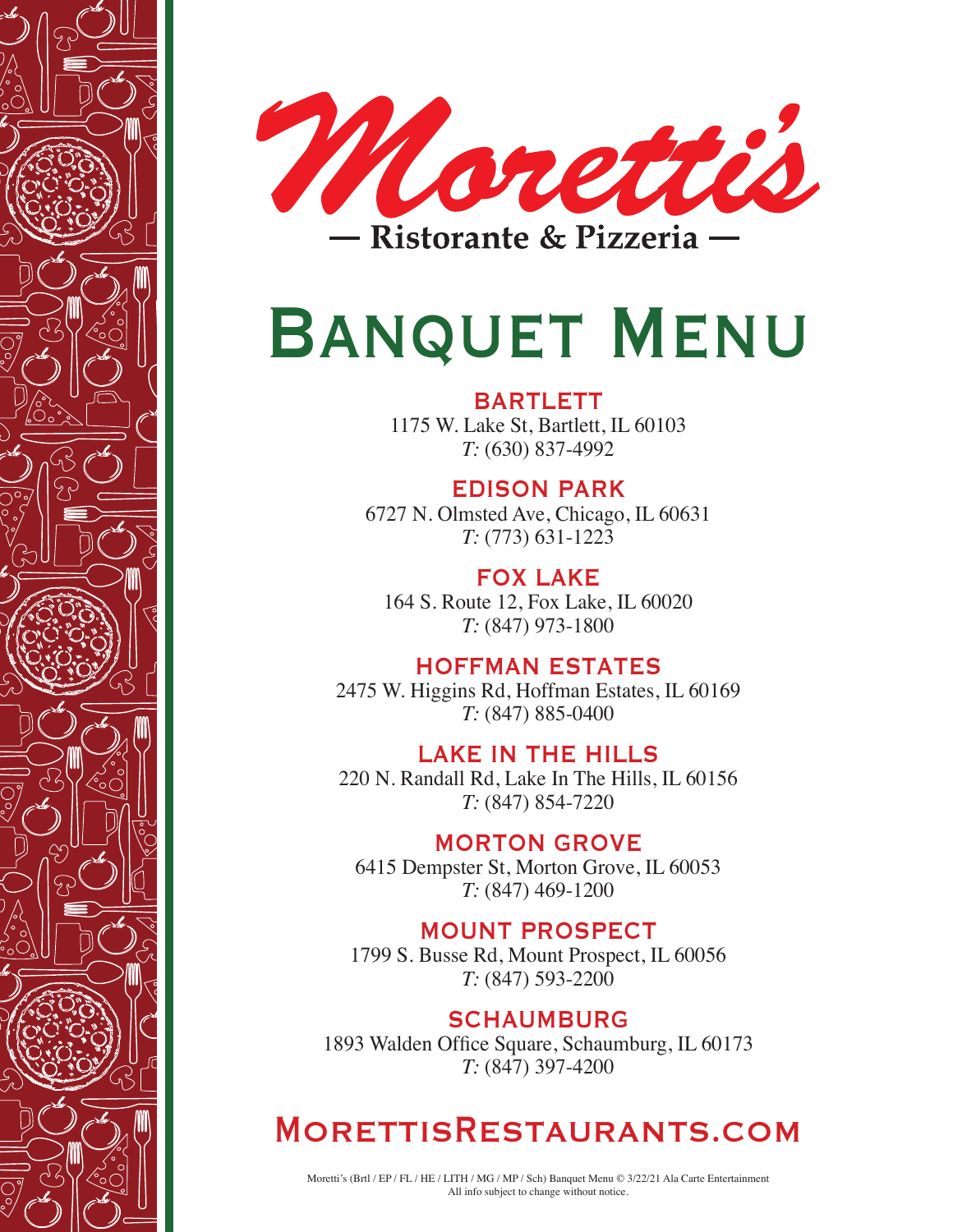

# BREAKFAST BUFFET PACKAGES

*(available until 11:00am)*

### THE AMERICAN BUFFET

*(minimum 30 guests)*

Carafes of Fresh Chilled Juices Freshly Scrambled Eggs, Bacon or Link Sausage Homemade Hashbrowns, Mini Bagels with cream cheese Freshly Brewed Coffee, Decaf and Hot Tea *\$17.95 per guest*

# THE DELUXE BREAKFAST BUFFET

*(minimum 30 guests)*

Carafes of Fresh Chilled Juices Assorted Bakery Goods served with whipped butter and preserves Freshly Scrambled Eggs, Fresh Fruit Display Bacon and Link Sausage, Homemade Hashbrowns French Toast or Buttermilk Pancakes with maple syrup Freshly Brewed Coffee, Decaf and Hot Tea *\$20.95 per guest*

#### MORETTI'S BRUNCH BUFFET *(available until 2:00pm)*

*(minimum 30 guests)*

Carafes of Fresh Chilled Juices Assorted Bakery Goods served with whipped butter and preserves Seasonal Fresh Fruit Display Eggs Benedict or Freshly Scrambled Eggs with diced ham and green peppers Bacon and Link Sausage, Homemade Hashbrowns Grilled Herb-Roasted Chicken French Toast or Buttermilk Pancakes with maple syrup Tossed Salad with choice of two dressings Chef's Fresh Vegetables, Roasted Garlic Mashed Potatoes Rice Pilaf or Pasta with marinara Freshly Brewed Coffee, Decaf and Hot Tea *\$24.95 per guest*

### SOMETHING SPECIAL

Add a special touch to your breakfast or brunch buffet Assorted Bagels with cream cheese and fruit preserves \$2.75 per guest Lox and Bagels with cream cheese \$3.00 per guest<br> **Deluxe Omelette Station** \$3.00 per guest **Deluxe Omelette Station** Corned Beef Hash  $\frac{1}{2.00}$  per guest

## BEVERAGES FOR YOUR BREAKFAST OR BRUNCH

Champagne Mimosa - Unlimited for One Full Hour *\$4.50 per guest*

**Children's Price (under 12): \$9.95**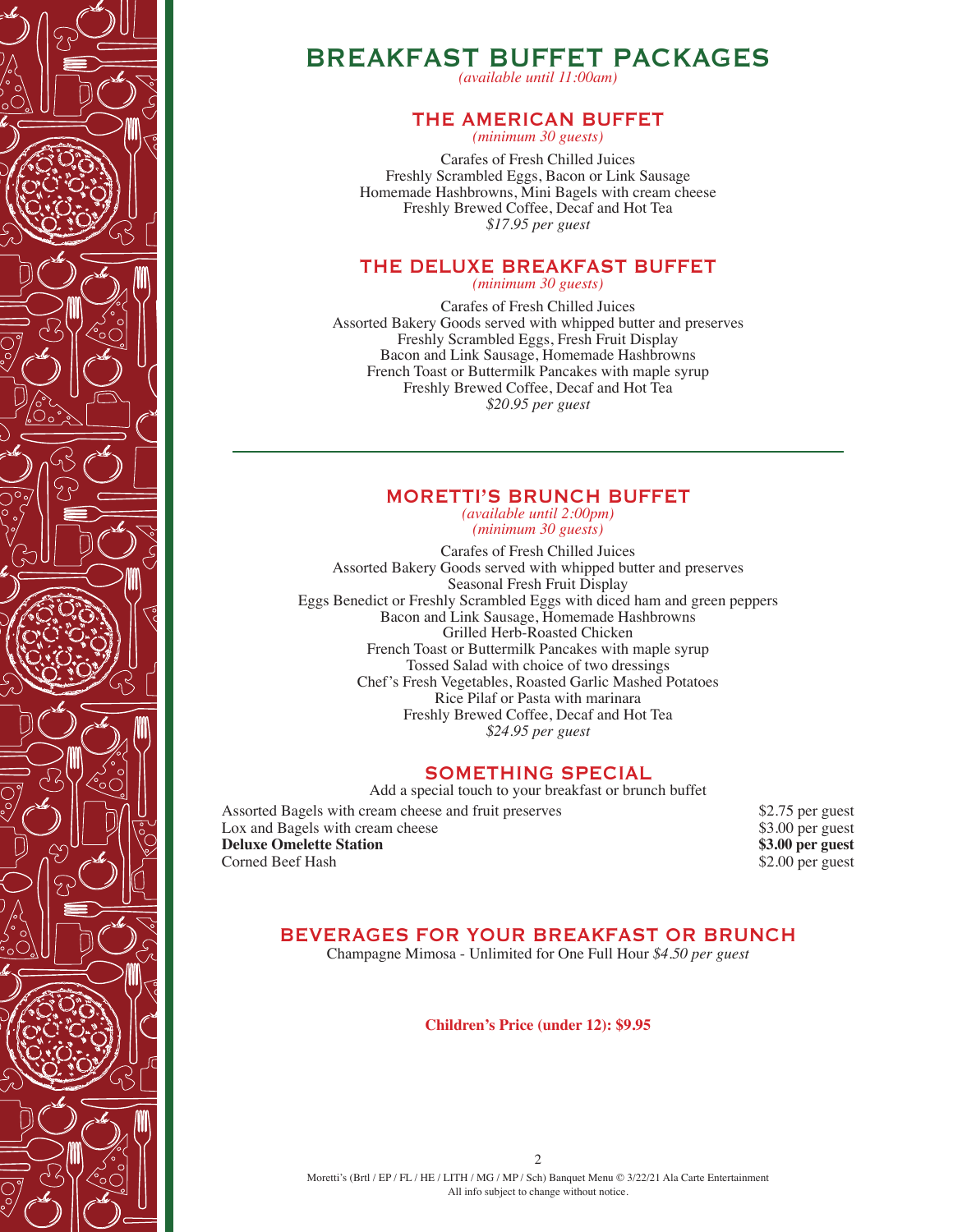

# SPECIALTY HORS D'OEUVRES DISPLAYS

*Designed to compliment your hors d'oeuvre or dinner package (prices per guest)*

#### FRESH VEGETABLE CRUDITÉS

An assortment of fresh seasonal vegetables with ranch dip.<br>One hour package Two hour pa Two hour package  $4.00$  $3.00.$ 

### SEASONAL FRESH FRUIT DISPLAY

The season's finest fruit served with Melba sauce.<br>One hour package Two hour p Two hour package  $4.00$  $3.00.$ 

### DECORATED MEAT AND CHEESE TRAY

Cubed domestic and imported cheeses with cubed salami, turkey and ham.<br>One hour package Two hour package our package Two hour package<br>4.00 5.00 4.00 5.00

### DOMESTIC CHEESE DISPLAY

Cheddar, Swiss and jalapeño cheese paired with your choice of assorted crackers or the season's finest fruit.<br>One hour package Two hour package One hour package 4.00 5.00

### JUMBO SHRIMP COCKTAIL

(50 pieces) Market Price

# MORETTI'S APPETIZER BUFFET

*(30 guest minimum) (\$16.95 per guest)* Select four items. All items selected will be replenished for a period of two hours. With dinner package, \$6.95 per guest for one hour prior to dinner. *(no substitutions please)*

 Tortilla Chips with Spinach and Artichoke Dip Bruschetta Fried Calamari with cocktail sauce Buffalo Chicken Wings (hot or mild) Stuffed Mushrooms Tomato Caprese Skewers Salami Coronets Toasted Ravioli's

Parmesan Breadsticks Mozzarella Sticks Chicken Fingers Mini Egg Rolls with sweet chili sauce Beef or Chicken Satay with peanut sauce Meatballs with marinara Italian Sausage and Peppers Southwestern Egg Rolls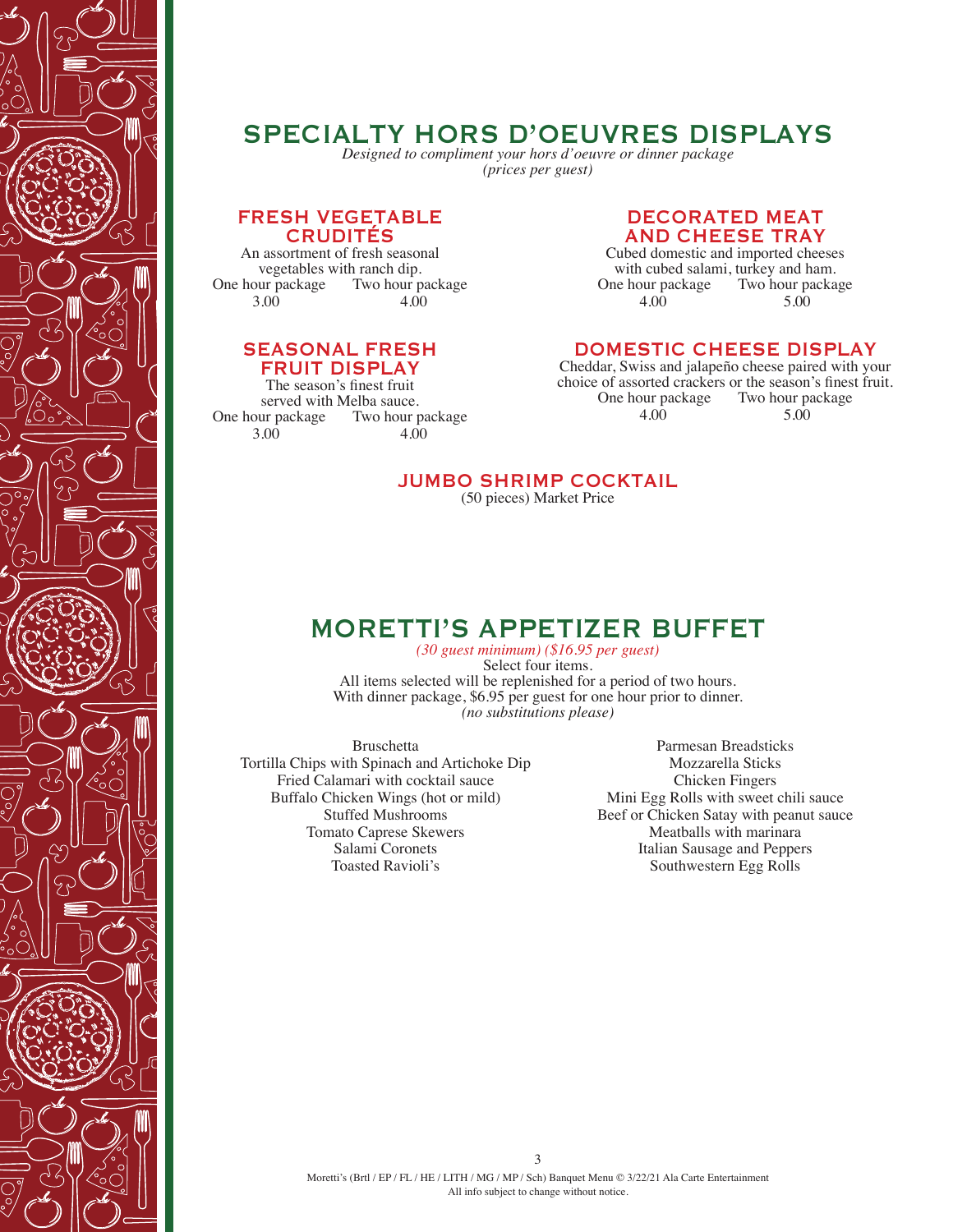

Each Entrée will be served with your choice of Starter, Side Dish, Vegetable, fresh bread and butter and Dessert. Please refer to Accompaniments page for these selections.

| <b>CRISPY CHICKEN ROMANO</b><br>Golden crispy Parmesan breaded chicken medallions with bruschetta tomatoes in a<br>lemon Parmesan butter sauce.                         | 22.95 |
|-------------------------------------------------------------------------------------------------------------------------------------------------------------------------|-------|
| <b>ROSEMARY LEMON CHICKEN</b><br>Char-grilled chicken breasts with lemon and rosemary.                                                                                  | 22.95 |
| <b>CHICKEN VESUVIO</b><br>Sautéed boneless double chicken breast served with peas, roasted peppers, olive oil,<br>garlic and rosemary sauce.                            | 22.95 |
| <b>BREAST OF CHICKEN MARSALA</b><br>Boneless chicken breast sautéed with mushroom and Marsala wine.                                                                     | 22.95 |
| <b>CHICKEN PARMESAN</b><br>Herb-crusted chicken breast baked with mozzarella cheese.                                                                                    | 22.95 |
| <b>CHICKEN LIMONE</b><br>Chicken breast medallions sautéed with lemon, capers, sun-dried tomatoes, artichoke hearts<br>and white wine.                                  | 22.95 |
| <b>ROAST SIRLOIN OF BEEF</b><br>Tender slices of sirloin, topped with mushroom bordelaise sauce.                                                                        | 26.95 |
| <b>MORETTI'S MIXED GRILL</b><br>Center-cut top sirloin with natural au jus served with a grilled herb chicken breast.<br>Substitute 5oz. center-cut filet<br>add \$5.00 | 31.95 |
| <b>ROAST TENDERLOIN OF BEEF</b><br>The finest available cut, sliced by hand, served with mushroom bordelaise sauce.                                                     | 34.95 |
| <b>NEW YORK STRIP STEAK</b><br>Center-cut strip steak, charbroiled to perfection, served with mushroom bordelaise sauce.                                                | 32.95 |
| <b>FILET MIGNON</b><br>Center-cut filet charbroiled to perfection, served with mushroom bordelaise sauce.                                                               | 34.95 |
| <b>PARMESAN-CRUSTED SALMON OR GRILLED</b><br><b>W/ CHAMPAGNE SAUCE</b><br>Fresh Atlantic salmon sautéed with a Parmesan crust enhanced with creamy Dijon sauce.         | 26.95 |
|                                                                                                                                                                         |       |

*Children's pricing available*

*Prices do not include tax and gratuity*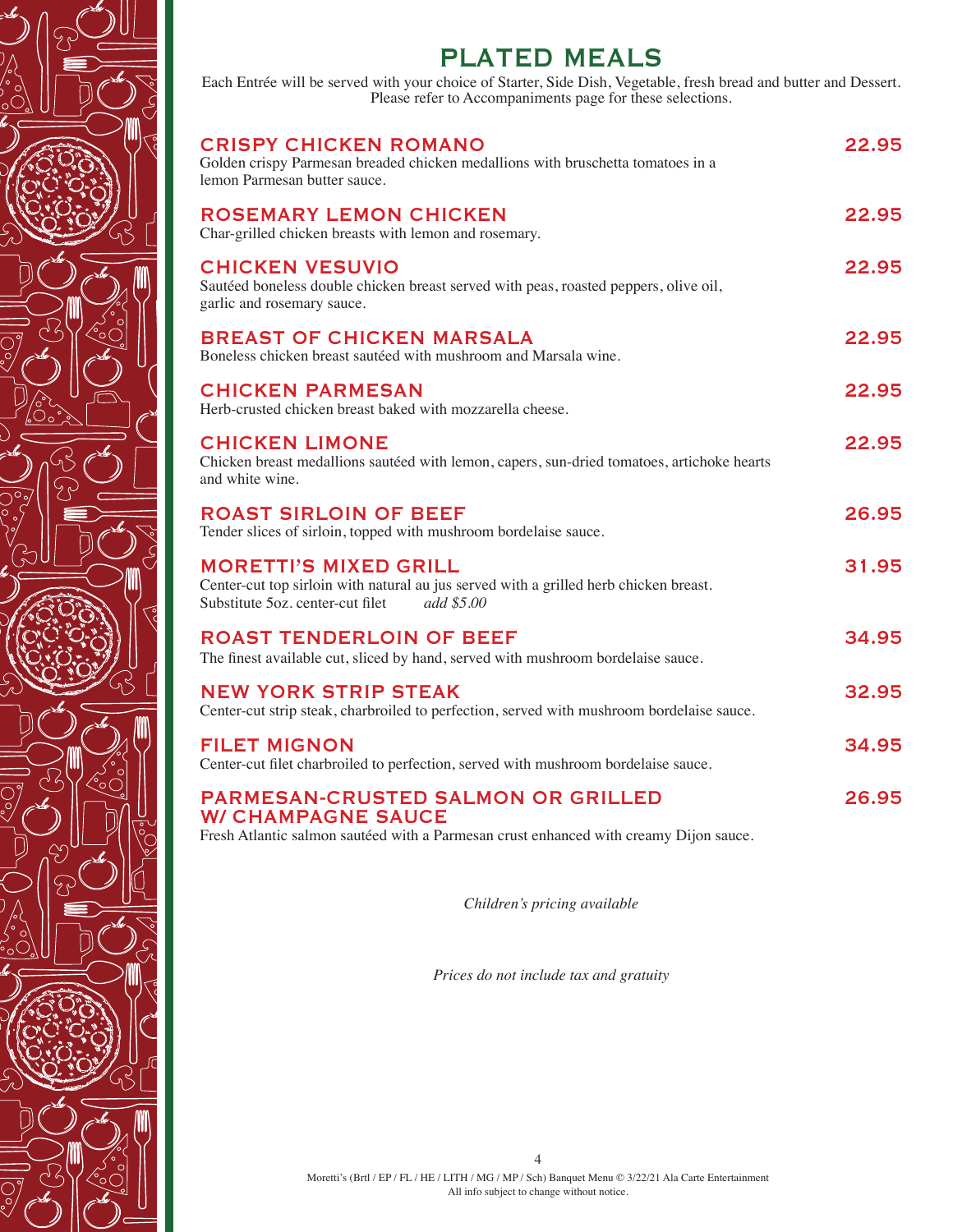

# ACCOMPANIMENTS TO PLATED MEALS

STARTER

*(choice of one)*

Homemade Minestrone Homemade Soup of the Day Garden Fresh Tossed Salad Tossed Caesar Salad

# SIDE DISHES

*(choice of one)*

Oven-Roasted Rosemary Potatoes Roasted Garlic Mashed Potatoes

> Double Baked Potatoes *(add \$1.00 per guest)*

#### Vesuvio Potatoes Wild Rice Penne Marinara Rigatoni Meat Sauce Fettuccine Alfredo

VEGETABLES *(choice of one)*

Broccoli with garlic butter Green Beans Sautéed Spinach

Chef's Fresh Vegetable Medley Sautéed Zucchini and Yellow Squash Fresh Asparagus

## DESSERTS

*(choice of one)*

Vanilla Ice Cream or Lemon Sorbet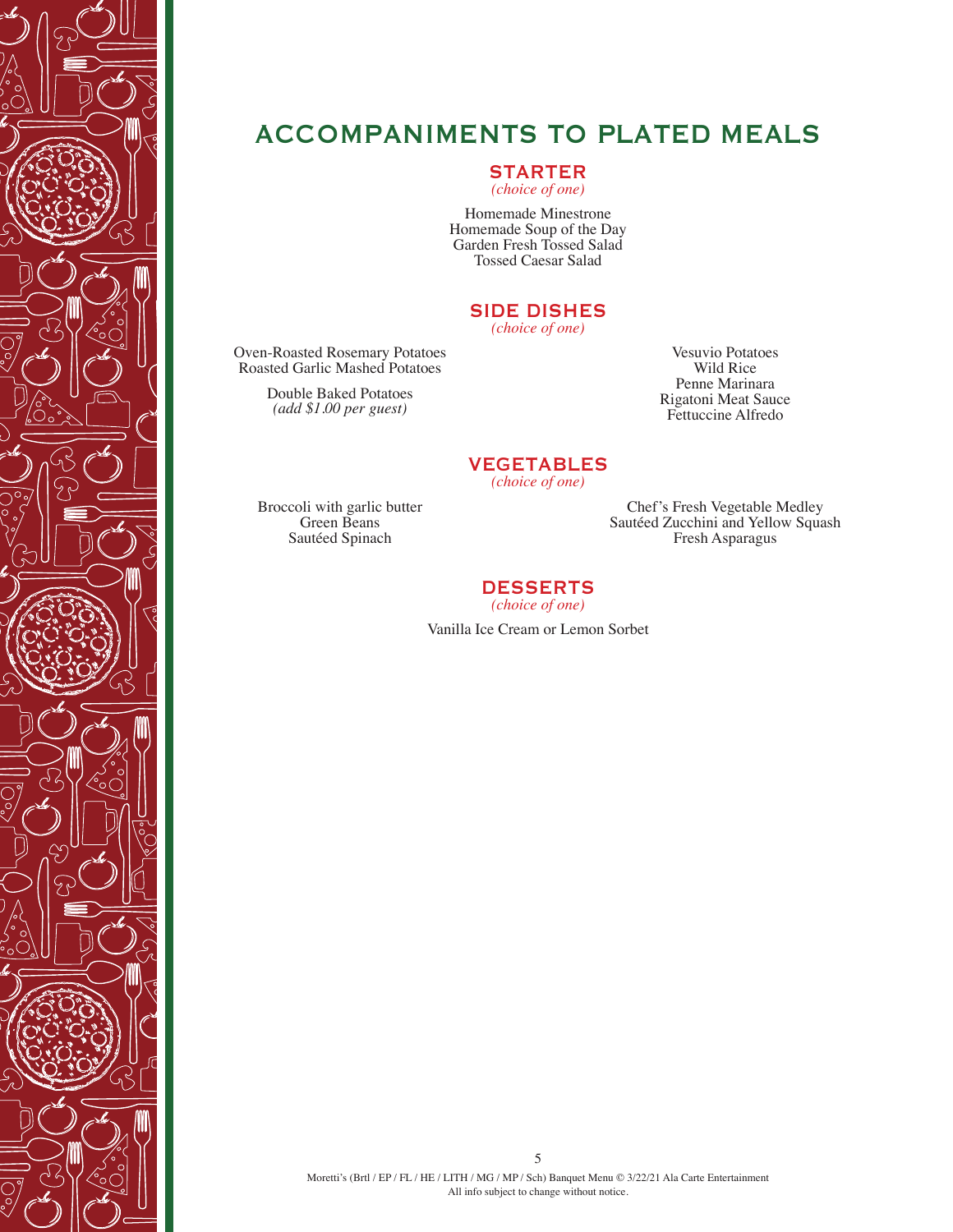

# MORETTI'S FAMILY STYLE

*(minimum 25 guests)*

#### (CAN BE SERVED AS A BUFFET)

Served with fresh bread and butter

### APPETIZERS

Served with meal *(choice of two)*

Add \$2.00 per person for each additional appetizer

Calamari Fritte Hot or Mild Buffalo Wings Mozzarella Sticks

Chicken Fingers Bruschetta Spinach Dip with Chips Toasted Ravioli's

#### SALADS *(choice of one)*

Moretti's House salad, Caesar salad or Garden salad with House Vinaigrette

PASTAS / POTATO

*(choice of one pasta and sauce or potato)*

#### PASTAS Penne

Fettuccine Rigatoni

#### **SAUCES** Marinara Meat sauce

Alfredo Aglio-Olio Vodka Tomato POTATO

Garlic Mashed Herb-Roasted Potatoes Vesuvio Potatoes

VEGETABLES *(choice of one)*

Broccoli with garlic butter Green Beans Sautéed Spinach

Rosemary Lemon Chicken Chicken Parmesan Herb-Roasted Chicken (bone-in) Chicken Limone Crispy Chicken Romano

*(choice of two)* Stuffed Shells Lasagna

ENTRÉES

Thin One Topping Pizzas Italian Sausage and Roasted Peppers Chicken Marsala Italian Roast Beef au jus and Italian Bread

Chef's Fresh Vegetable Medley Sautéed Zucchini and Yellow Squash Fresh Asparagus

### DESSERTS

*(choice of one)* Vanilla Ice Cream or Lemon Sorbet

### FAMILY STYLE PRICING

**Lunch:** Monday through Friday 11:00am - 2:00pm \$24.95 per Guest \$9.95 per Child (under 12)

**Dinner:** Monday through Friday 2:00pm - 11:00pm and Saturday & Sunday all day \$27.95 per Guest \$9.95 per Child (under 12)

**With 2 Hour Unlimited Non Alcoholic Beverages** *(add \$2.95)*

*Prices do not include tax and gratuity*

6

Moretti's (Brtl / EP / FL / HE / LITH / MG / MP / Sch) Banquet Menu © 3/22/21 Ala Carte Entertainment All info subject to change without notice.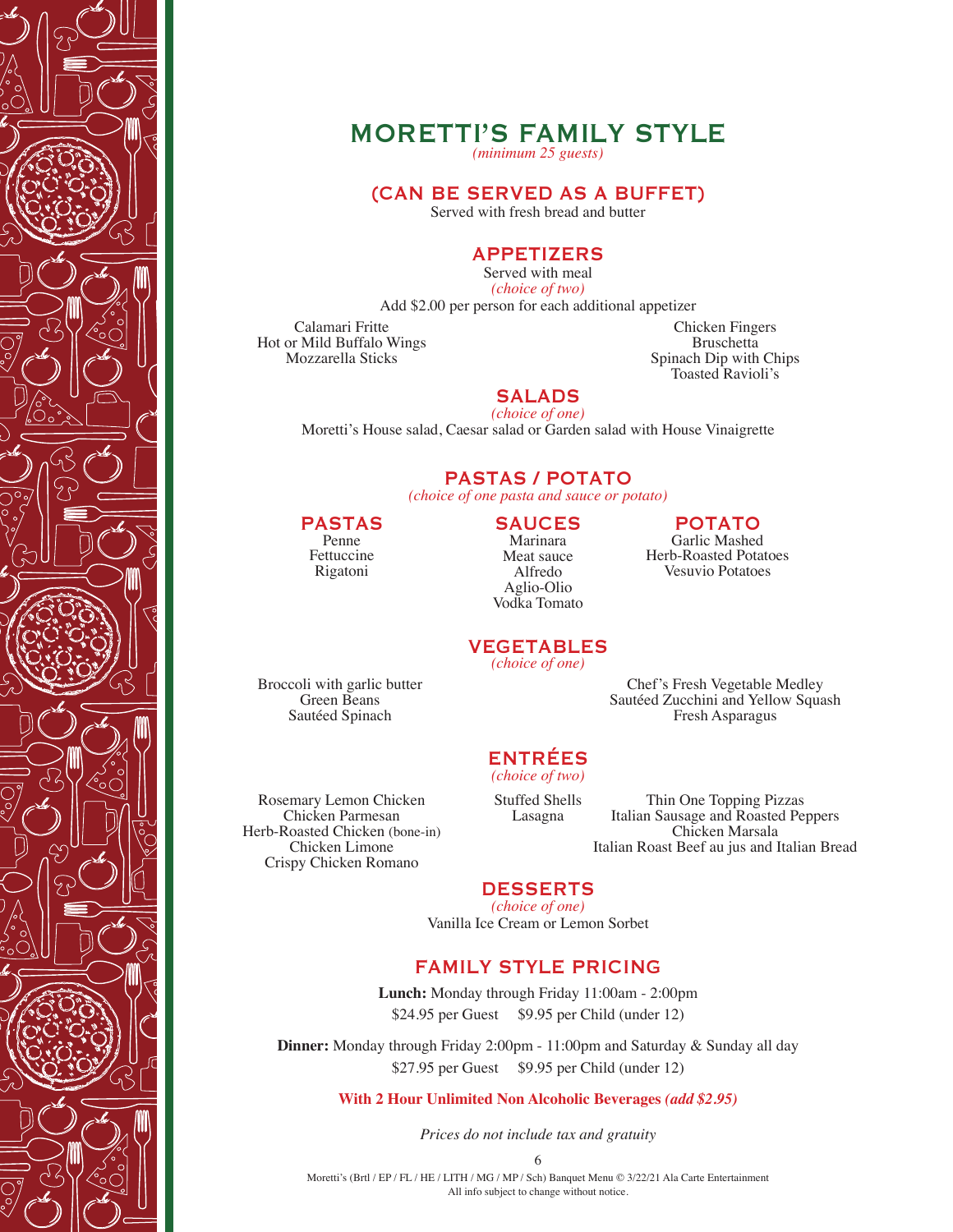

# MORETTI'S ITALIAN BUFFET

*(minimum 25 guests)*

### INCLUDES

Your choice of Chicken *(Parmesan, Romano, Limone, Vesuvio or Rosemary)*

> Sliced Italian Beef Fresh Italian Bread Sweet Peppers and Hot Giardiniera

Fresh Garden Salad with House Vinaigrette Penne Pasta with Marinara Fresh Bread and Butter

#### DESSERTS

*(choice of one)* Vanilla Ice Cream or Lemon Sorbet

### MORETTI'S ITALIAN BUFFET PRICING

**Lunch:** Monday through Friday 11:00am - 2:00pm \$21.95 per Guest \$9.95 per Child (under 12)

**Dinner:** Monday through Friday 2:00pm - 11:00pm and Saturday & Sunday all day \$26.95 per Guest \$9.95 per Child (under 12)

**With 2 Hour Unlimited Non Alcoholic Beverages** *(add \$2.95)*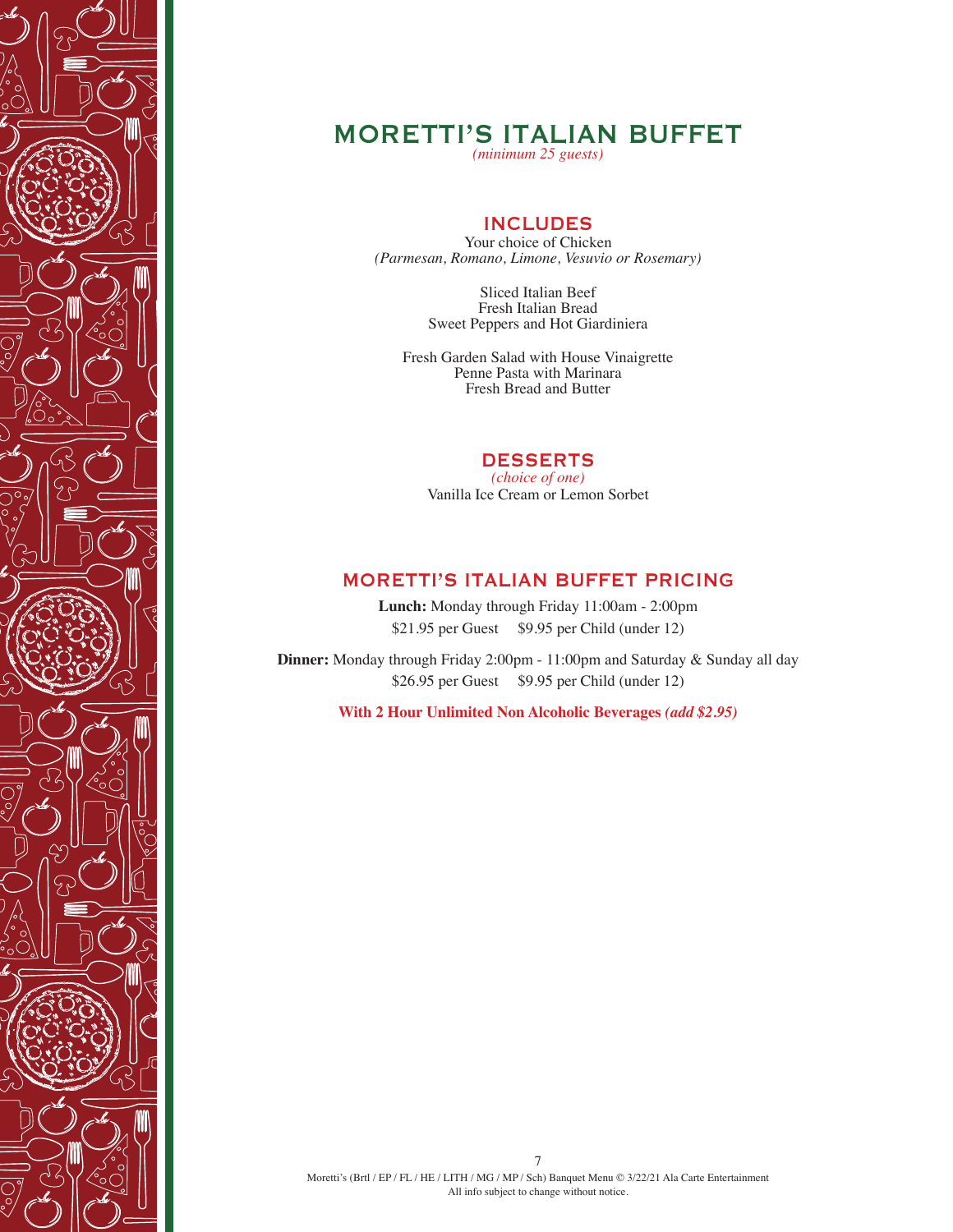

# THE ULTIMATE BUFFET

*(minimum 30 guests)*

### INCLUDES YOUR CHOICE OF THREE ENTRÉE SELECTIONS AND ALL OF THE FOLLOWING:

Garden Fresh Salad with choice of two dressings Penne Marinara or Homemade Garlic Mashed Potatoes Chef's Fresh Vegetable Medley Freshly Baked Bread and Butter

# ENTRÉE SELECTIONS

*(choose three)*

st Sirioin of Beef with mushroom borderaise sa<br>Roast Breast of Turkey with stuffing and gravy Rosemary Lemon Chicken Roast Sirloin of Beef with mushroom bordelaise sauce Stuffed Shells with marinara Chicken Parmesan Eggplant Parmesan

Tenderloin Tips with mushrooms Chicken Romano Parmesan-Crusted Salmon Homemade Lasagna Chicken Marsala Chicken Vesuvio Sausage and Peppers

#### **DESSERTS**

*(choice of one)* Vanilla Ice Cream or Lemon Sorbet

**Ultimate Buffet Price per Guest: \$28.95 Children's Price (under 12): \$10.95 With 2 Hour Unlimited Non Alcoholic Beverages per Guest** *(add \$2.95)*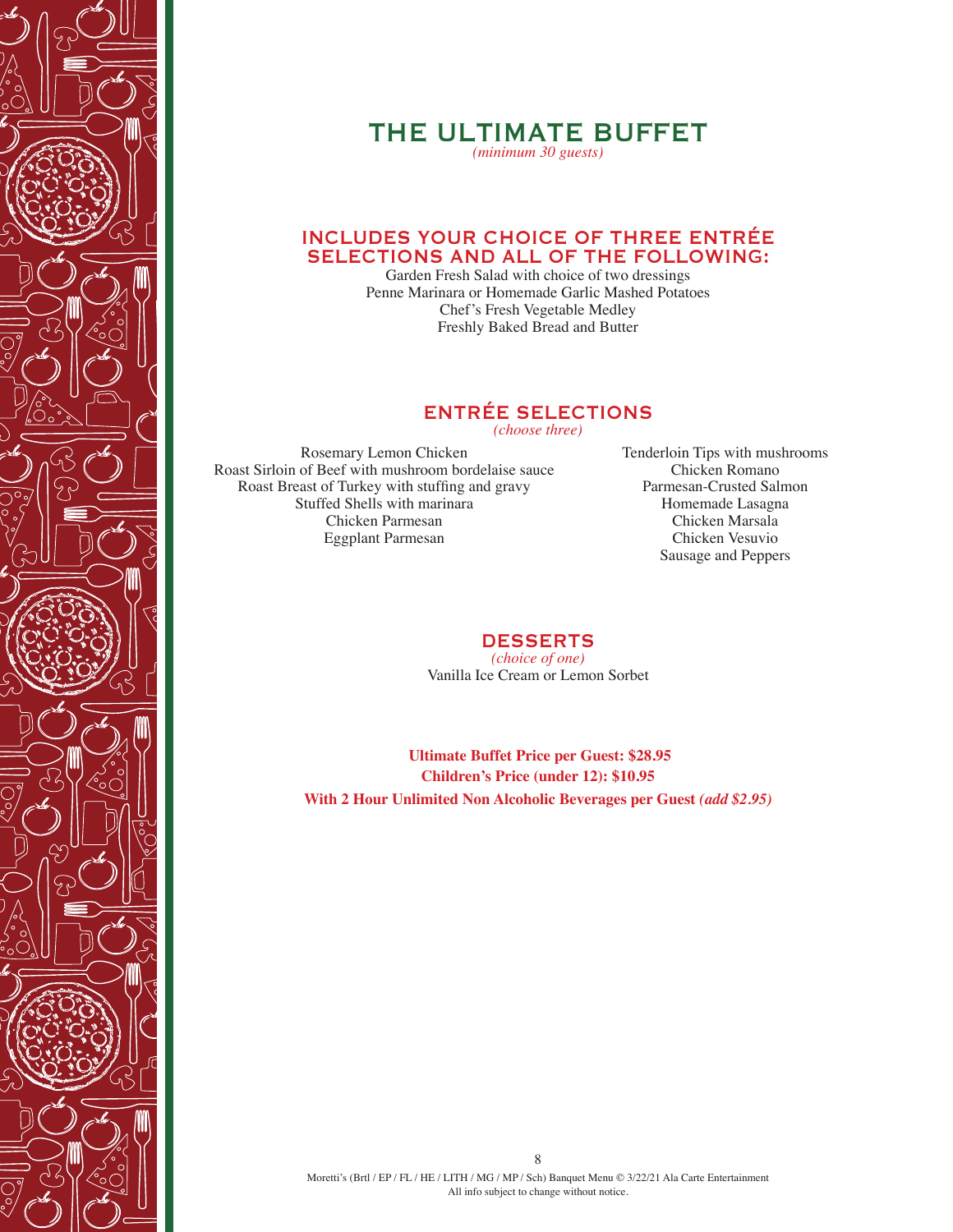



*(minimum 20 guests)*

### INCLUDES

Your Choice of 2 Appetizers Unlimited 1 Topping Pizzas (assorted) Penne with Marinara Fresh Garden Salad with House Vinaigrette Freshly Baked Bread and Butter

### APPETIZERS

Served with meal *(choose any two)*

*Add \$3.00 per person for each additional appetizer beyond two*

Bruschetta Buffalo Chicken Wings Breadsticks

Spinach Dip Chicken Fingers Mozzarella Sticks Southwestern Egg Rolls

### PIZZA PARTY PRICING

**Lunch:** Monday through Friday 11:00am - 2:00pm \$19.95 per Guest \$9.95 per Child (under 12)

**Dinner:** Monday through Friday 2:00pm - 11:00pm and Saturday & Sunday all day \$23.95 per Guest \$9.95 per Child (under 12)

**With 2 Hour Unlimited Non Alcoholic Beverages** *(add \$2.95)*

# OUR FAMOUS SWEET TABLE

*It is with pride that we offer the following display of sweets for the guest who demands perfection:*

Sliced Fresh Fruit and Melon Display Assorted Fresh Fruit Tartlets - Petit Fours Assorted Cookies, Brownies Chocolate Éclairs - French Pastries Homemade Cheesecake with strawberry sauce V.I.P. Coffee Display with whipped cream and shaved chocolate *Add \$5.95 per guest*

Selections may vary due to availability

#### ICE CREAM SUNDAE BUFFET

French Vanilla and Chocolate Ice Creams with Hot Fudge Assorted Crushed Candy Pieces Strawberry Topping, Nuts, Cherries, Whipped Cream *Add \$3.95 per guest*

### ADDITIONAL SERVICES

Ice carvings, special floral arrangements, balloon decorations and valet parking are also available for an additional charge. Plating charge for baking items from outside service (\$2.00 per person). We will be glad to custom tailor a menu package to meet your individual needs.

*Prices do not include tax and gratuity*

9

Moretti's (Brtl / EP / FL / HE / LITH / MG / MP / Sch) Banquet Menu © 3/22/21 Ala Carte Entertainment All info subject to change without notice.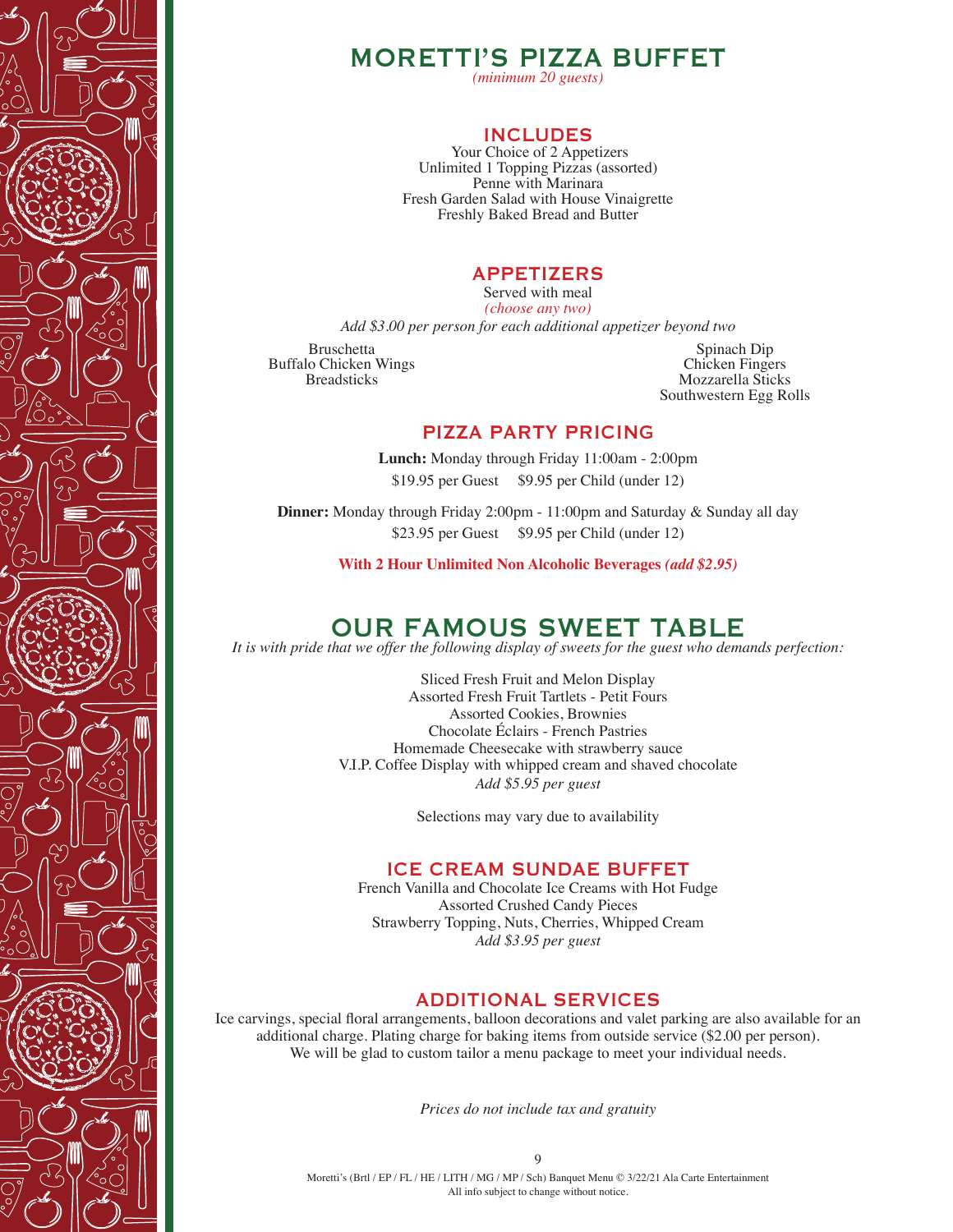

# BEVERAGE PACKAGES

All packages are priced per guest

### CASH BAR

A \$50.00 bartender charge per bartender if cash sales do not exceed \$300.00 at the bar

House Brands Call Brands House Wine Coffee Drinks Long Island Iced Teas Premium Brands Super Premium Brands Bottled Domestic Beer Imported Bottled Beer

Please consult with catering director for prices

#### OPEN BAR

Price per guest

#### DOMESTIC DRAFT BEER OR WINE

2 Hours \$13.00 3 Hours \$15.00

HOUSE BRANDS 2 Hours \$17.00 3 Hours \$20.00 *Each additional hour \$5.00*

### CALL BRANDS

2 Hours \$20.00 3 Hours \$25.00 *Each additional hour \$5.00*

### PREMIUM BRANDS

2 Hours \$25.00 3 Hours \$30.00 *Each additional hour \$5.00*

#### CALL / TOP BAR

Absolut Vodka & Flavors Svedka Vodka Southern Comfort Jim Beam Bourbon Canadian Club Christian Brothers Brandy Domestic Bottled Beer

Cuervo Gold Tequila Seagram's 7 Beefeater Gin Tanqueray Gin All Cordials Bacardi Rum & Flavors Club Meyer's Rum Malibu Rum

# PREMIUM / SUPER PREMIUM BAR

Jameson Whiskey Johnnie Walker Red Dewar's White Label Crown Royal Jack Daniel's Ketel One Vodka Tito's Vodka Grey Goose Vodka

Patron Tequila Bombay Sapphire Imported Bottled Beer O'Mara's Irish Cream Kamora Coffee Liqueur Frangelico

#### HOSTED BAR

A tab will be opened for your guests convenience on a per consumption basis and added to your total bill at the end of your party.

#### OTHER BEVERAGES

*(unlimited for 1 hour)*

**Champagne Punch** *(minimum 15 guests)* \$3.50 per person

**Vodka Punch** *(minimum 15 guests)* \$3.50 per person

**Mimosas** \$3.50 per person

**Peach Bellinis** \$3.50 per person **Champagne Cocktail** \$3.50 per person

**Non-Alcoholic Punch** \$1.75 per person

### MISCELLANEOUS BEVERAGES

**Unlimited Soft Drinks** \$2.95 per person

#### **WINE SERVICE** \$20.00 per Bottle

#### **House Wines**

Cabernet Sauvignon Merlot Chardonnay Pinot Grigio White Zinfandel

Brands and prices are subject to change without notice. Wine list available on request.

*Prices do not include tax and gratuity*

10

Moretti's (Brtl / EP / FL / HE / LITH / MG / MP / Sch) Banquet Menu © 3/22/21 Ala Carte Entertainment All info subject to change without notice.